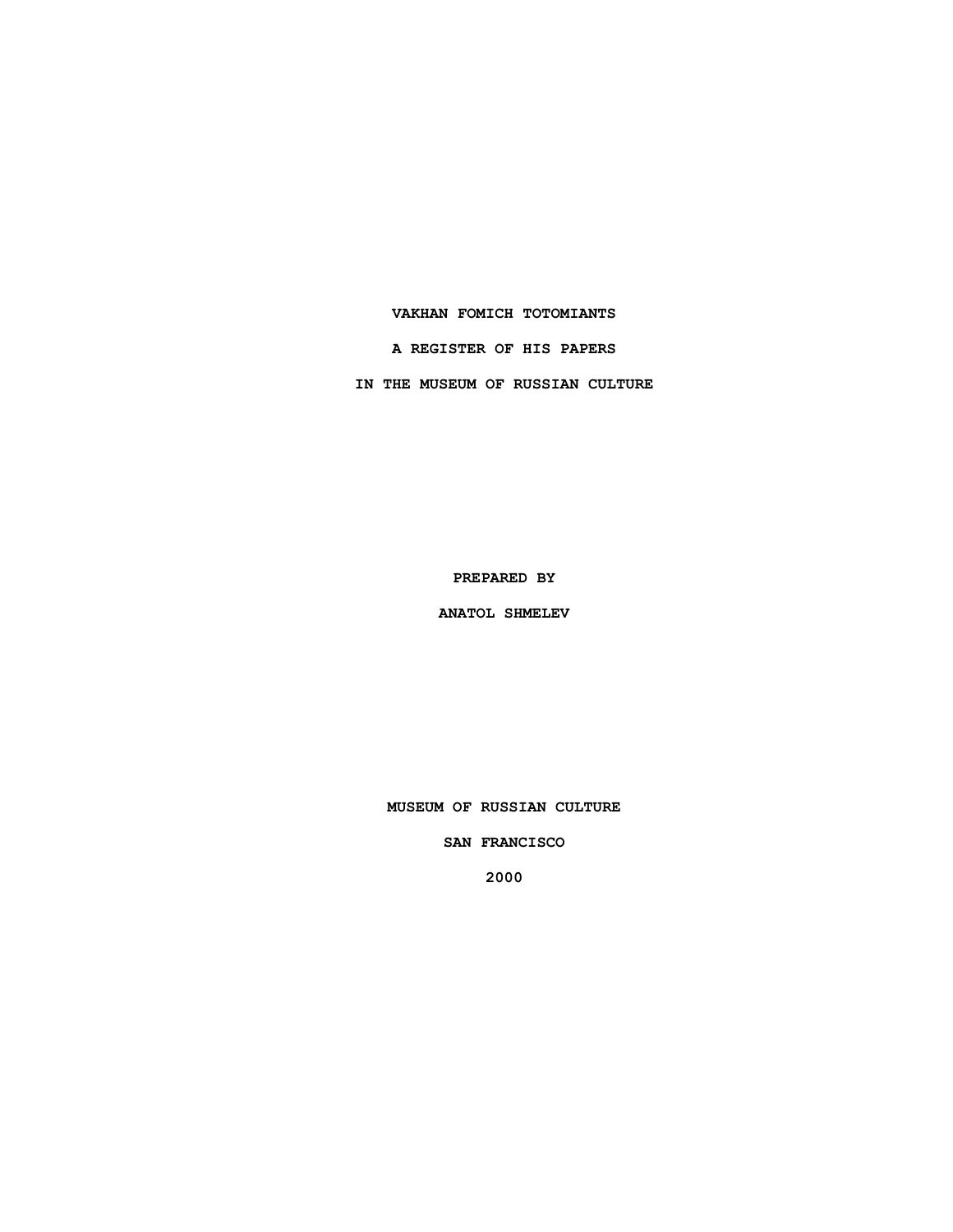# **VAKHAN FOMICH TOTOMIANTS**

## **BIOGRAPHICAL NOTE**

| 1875 February 3 | Born, Astrakhan', Russia                                                   |
|-----------------|----------------------------------------------------------------------------|
| 1898            | Ph.D., University of Brussels, Belgium                                     |
| 1915            | Ph.D., Kiev University                                                     |
| 1918            | Author, Teoriia kooperatsii                                                |
| 1921            | Author, Istoriia ekonomicheskikh i sotsial'nykh<br>uchenii                 |
| 1922-1930       | Taught at several universities and institutes in<br>Praque, Czechoslovakia |
| 1923            | Author, Osnovy kooperatsii                                                 |
| 1943            | Author, Iz moikh vospominanii                                              |
| 1956            | Author, Iz istorii russkoi ekonomicheskoi mysli                            |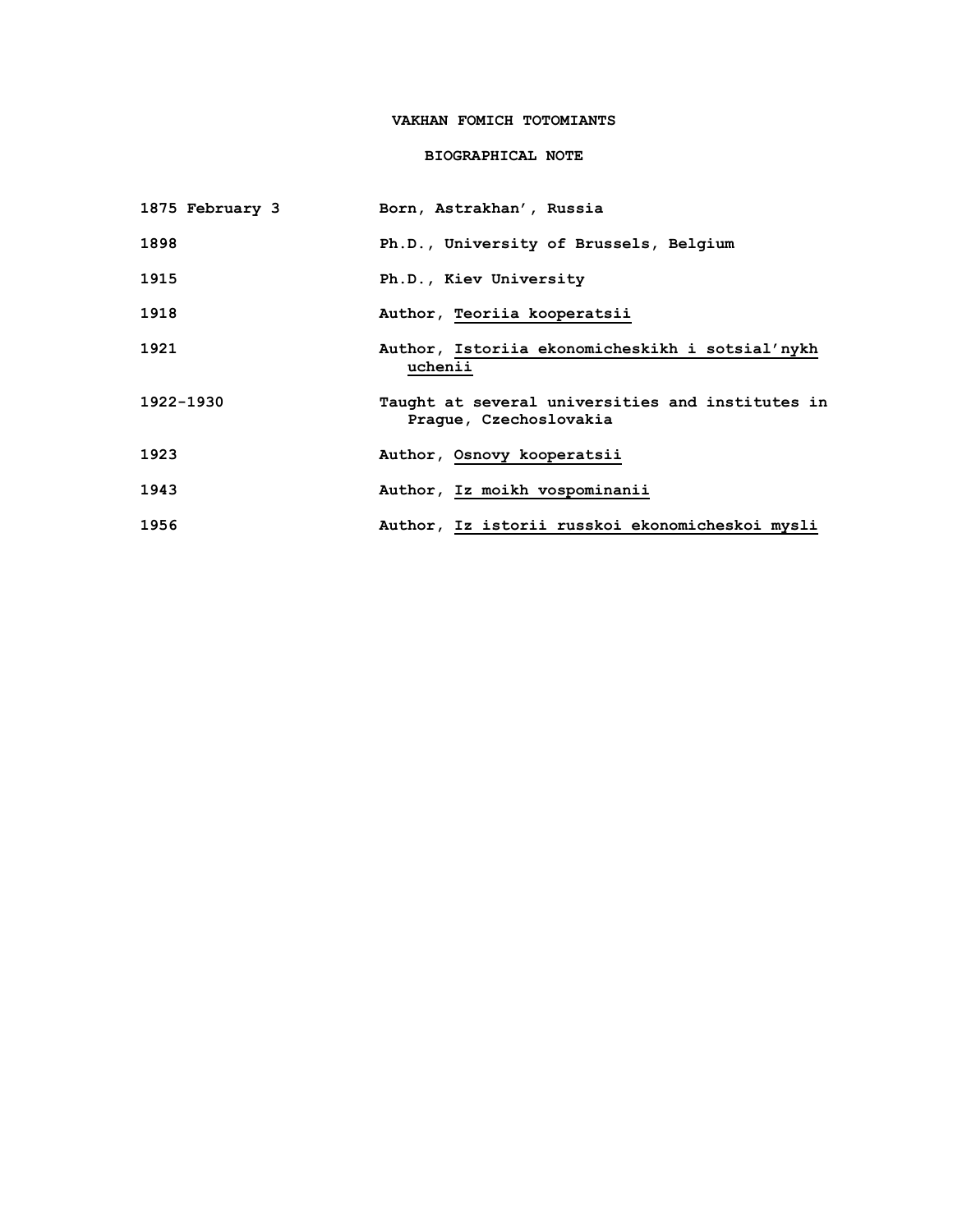### **SCOPE AND CONTENT NOTE**

#### **VAKHAN FOMICH TOTOMIANTS PAPERS**

**Vakhan F. Totomiants was a prominent theorist of economic cooperation, with many published works on the subject to his credit. This collection contains a number of his newspaper articles, reviews of his works and unpublished writings, particularly on economic subjects.**

**Detailed processing and preservation microfilming for these materials were made possible by a generous grant from the National Endowment for the Humanities and by matching funds from the Hoover Institution and Museum of Russian Culture. The grant also provides depositing a microfilm copy in the Hoover Institution Archives. The original materials remain in the Museum of Russian Culture, San Francisco as its property. A transfer table indicating corresponding box and reel numbers is appended to this register.**

**The Hoover Institution assumes all responsibility for notifying users that they must comply with the copyright law of the United States (Title 17 United States Code) and Hoover Rules for the Use and Reproduction of Archival Materials.**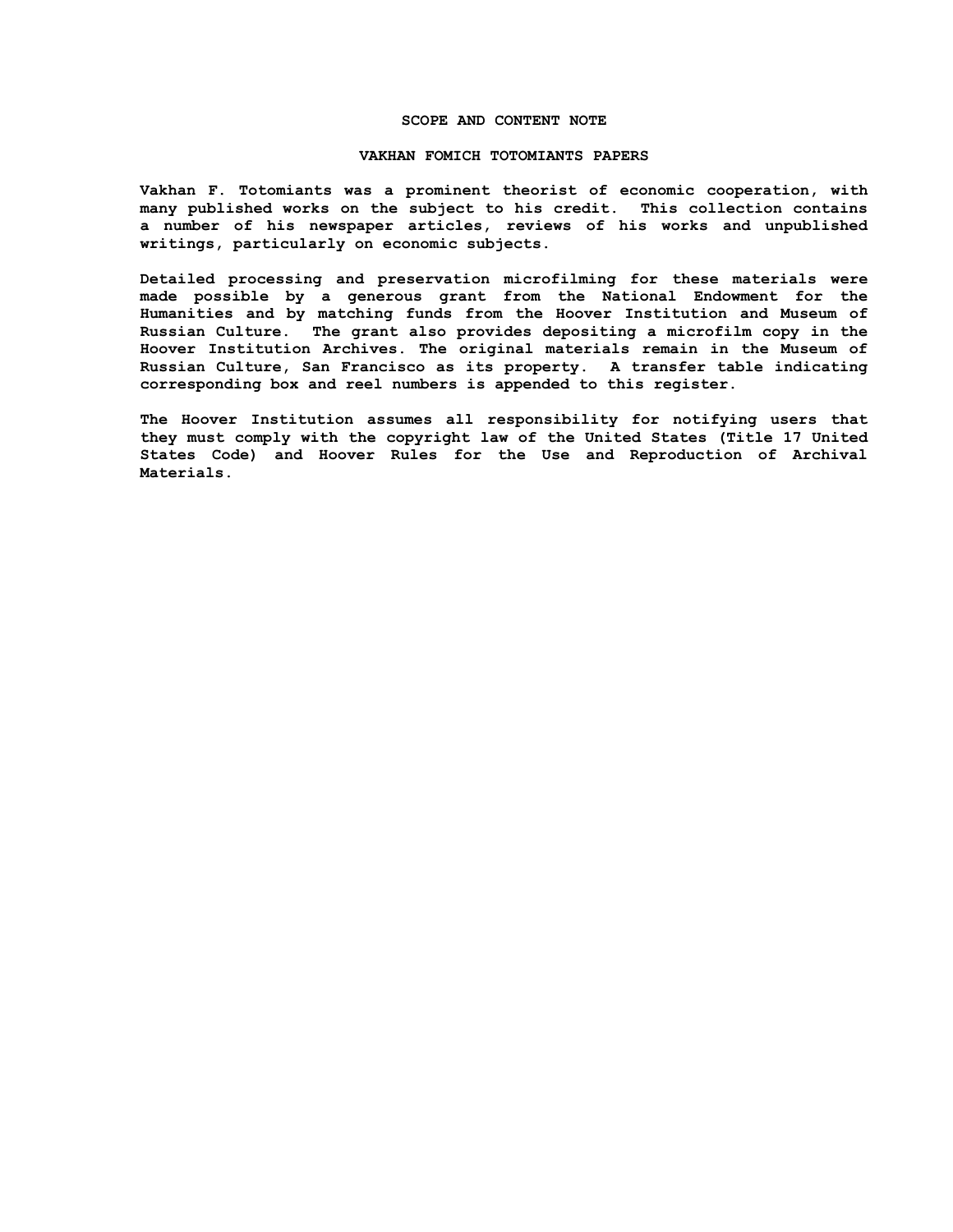## **REGISTER**

# **VAKHAN FOMICH TOTOMIANTS PAPERS**

## **SERIES DESCRIPTION:**

| Box Nos      | Series                                                                                                                                  |
|--------------|-----------------------------------------------------------------------------------------------------------------------------------------|
| $\mathbf{1}$ | BIOGRAPHICAL FILE, 1928-1950 and undated. Bibliography,<br>biographical note and clippings, arranged alphabetically<br>by physical form |
| $\mathbf{1}$ | WRITINGS, 1923-1951. Books, articles and reviews,<br>arranged chronologically by title                                                  |